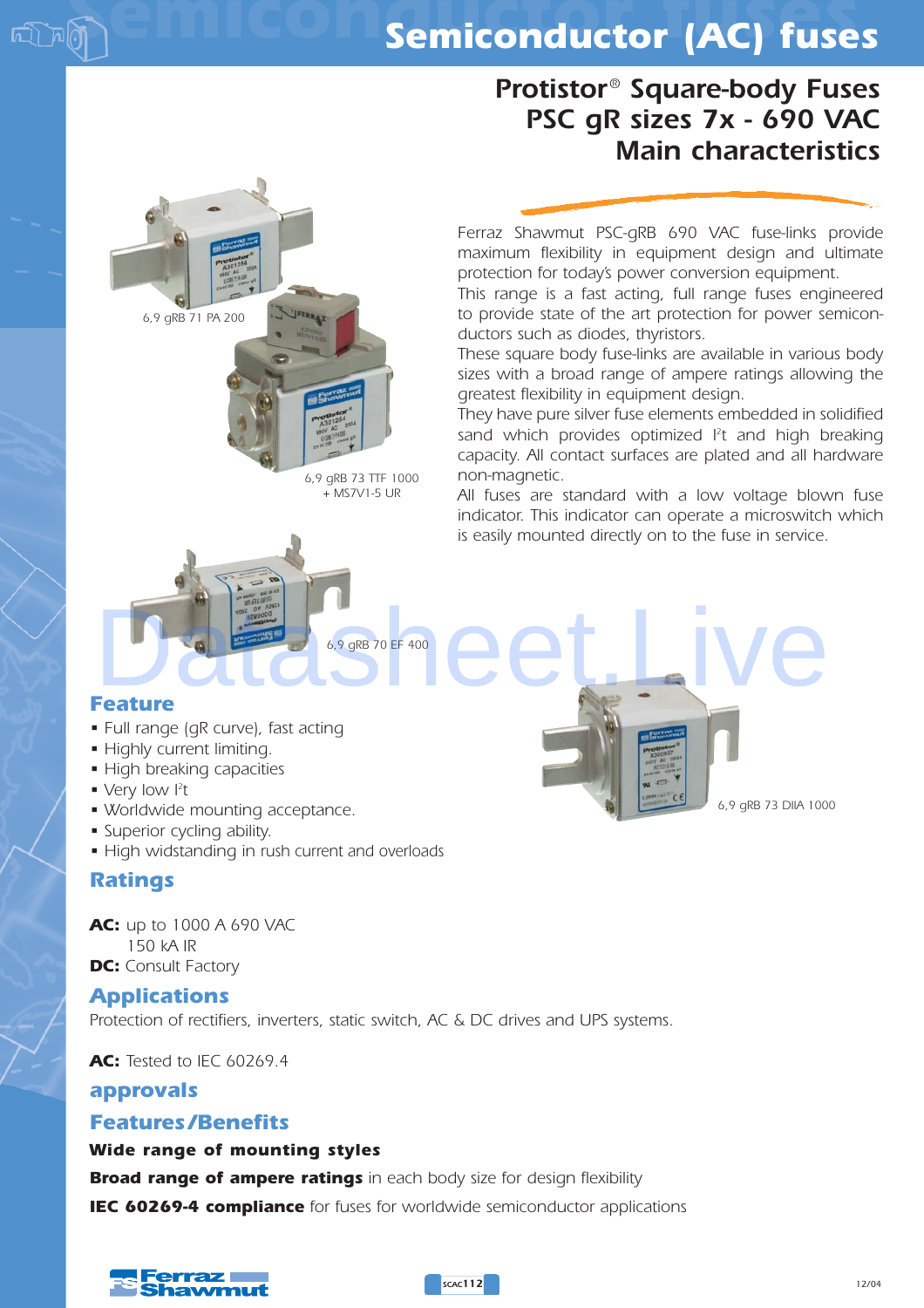## *Protistor® Square-body Fuses PSC gR sizes 7x - 690 VAC Main characteristics*

|                |             |             | <b>Rating</b> | <b>Pre-Arcing</b> | Total <sup>P</sup> t |          |                     | PN: Power losses (W) |     | <b>Breaking</b> |
|----------------|-------------|-------------|---------------|-------------------|----------------------|----------|---------------------|----------------------|-----|-----------------|
| <b>Voltage</b> | <b>Size</b> | <b>Type</b> | In            | $l2t$ @ 1ms       | @ 690V               |          | <b>End contacts</b> | <b>Blades</b>        |     | capacities      |
|                |             |             | (A)           | kA <sup>2</sup> S | kA <sup>2</sup> S    | $0,8$ In | $\ln$               | $0,8$ In             | In  | (kA)            |
|                |             | gRB         | 50            | 0,12              | 0,7                  | $\circ$  | 17                  | 9                    | 17  |                 |
|                |             | gRB         | 63            | 0,27              | 1,6                  | $\circ$  | 18                  | 9                    | 18  |                 |
|                |             | gRB         | 80            | 0,47              | 2,8                  | 11       | 22                  | 11                   | 22  |                 |
|                |             | qRB         | 100           | 1,06              | 6, 2                 | 12       | 23                  | 12                   | 23  |                 |
|                |             | gRB         | 125           | 1,9               | 11,2                 | 13       | 26                  | 13                   | 26  |                 |
|                | 70          | gRB         | 160           | 4,2               | 25                   | 15       | 29                  | 15                   | 29  |                 |
|                |             | gRB         | 200           | 7,5               | 44                   | 17       | 33                  | 17                   | 34  |                 |
|                |             | gRB         | 250           | 13,5              | 79                   | 20       | 39                  | 20                   | 40  |                 |
|                |             | gRB         | 315           | 24                | 142                  | 23       | 46                  | 24                   | 47  |                 |
|                |             | gRB         | 350           | 41                | 240                  | 23       | 46                  | 24                   | 47  |                 |
|                |             | gRB         | 125           | 1,06              | 6, 2                 | 18       | 35                  | 18                   | 35  |                 |
|                |             | gRB         | 160           | 2,4               | 14                   | 19       | 38                  | 19                   | 38  |                 |
|                |             | gRB         | 200           | 5                 | 29,5                 | 21       | 41                  | 21                   | 42  |                 |
|                |             | gRB         | 250           | 9,5               | 56                   | 23       | 46                  | 24                   | 48  |                 |
|                |             | qRB         | 315           | 18,5              | 108                  | 27       | 53                  | 27                   | 54  |                 |
|                | 71          | gRB         | 350           | 23                | 140                  | 29       | 58                  | 30                   | 60  |                 |
|                |             | gRB         | 400           | 38                | 225                  | 30       | 59                  | 31                   | 61  |                 |
|                |             | gRB         | 450           | 62                | 360                  | 30       | 59                  | 31                   | 61  |                 |
| 690V           |             | gRB         | 500           | 78                | 460                  | 32       | 64                  | 34                   | 67  | 150             |
|                |             | gRB         | 200           | 4,2               | 25                   | 23       | 45                  | 23                   | 45  |                 |
|                |             | gRB         | 250           | 8,5               | 50                   | 25       | 49                  | 25                   | 50  |                 |
|                |             | gRB         | 315           | 17                | 100                  | 28       | 55                  | 29                   | 57  |                 |
|                |             | gRB         | 350           | 23                | 140                  | 29       | 58                  | 30                   | 60  |                 |
|                |             | gRB         | 400           | 34                | 200                  | 32       | 63                  | 33                   | 65  |                 |
|                | 72          | gRB         | 450           | 47                | 280                  | 34       | 67                  | 35                   | 70  |                 |
|                |             | qRB         | 500           | 68                | 400                  | 35       | 69                  | 36                   | 72  |                 |
|                |             | gRB         | 550           | 84                | 495                  | 38       | 75                  | 39                   | 78  |                 |
|                |             | gRB         | 630           | 124               | 730                  | 41       | 81                  | 43                   | 86  |                 |
|                |             | qRB         | 700           | 155               | 910                  | 45       | 89                  | 48                   | 95  |                 |
|                |             | gRB         | 315           | 12                | 69                   | 33       | 66                  | 34                   | 67  |                 |
|                |             | qRB         | 350           | 17                | 100                  | 34       | 68                  | 35                   | 69  |                 |
|                |             | gRB         | 400           | 27                | 160                  | 36       | 71                  | 37                   | 73  |                 |
|                |             | gRB         | 450           | 34                | 200                  | 40       | 79                  | 41                   | 82  |                 |
|                |             | gRB         | 500           | 47                | 280                  | 42       | 84                  | 43                   | 86  |                 |
|                | 73          | qRB         | 550           | 68                | 400                  | 42       | 84                  | 44                   | 87  |                 |
|                |             | gRB         | 630           | 102               | 600                  | 45       | 89                  | 47                   | 94  |                 |
|                |             | gRB         | 700           | 139               | 820                  | 47       | 94                  | 50                   | 100 |                 |
|                |             | qRB         | 800           | 227               | 1330                 | 48       | 96                  | 52                   | 104 |                 |
|                |             | qRB         | 900           | 280               | 1640                 | 55       | 109                 | 60                   | 119 |                 |
|                |             | qRB         | 1000          | 385               | 2270                 | 58       | 115                 | 64                   | 127 |                 |

*Time/current characteristics Cut off characteristics Total I2 t and total operating time Other curves*

*see following pages }*

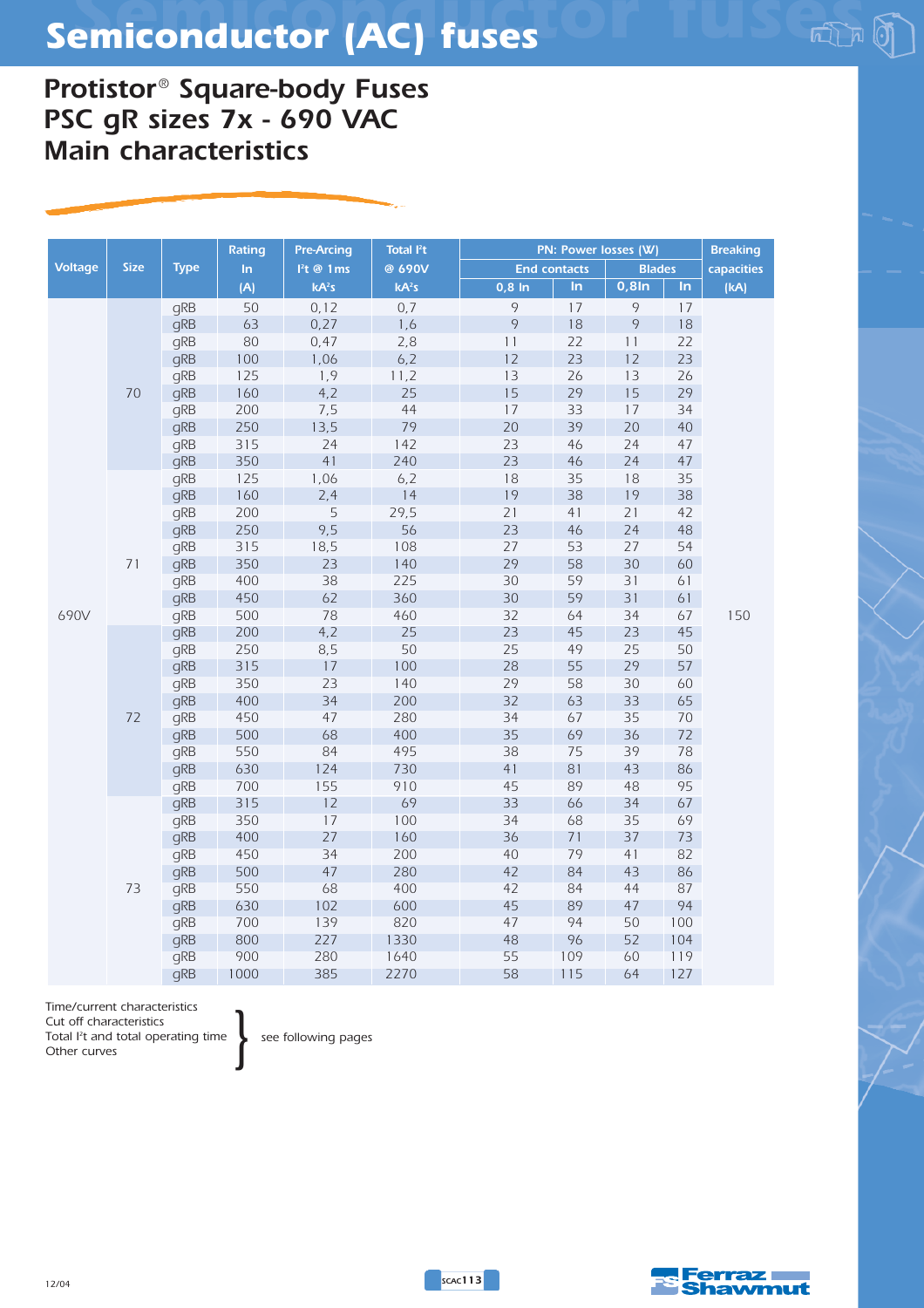## *Protistor® Square-body Fuses PSC gR sizes 7x - 690 VAC German 70-73 End contacts*

| <b>Size</b> | <b>Designation</b>                         | <b>Reference</b><br><b>Number</b> | Weight<br>lq | <b>Catalog Number</b> |
|-------------|--------------------------------------------|-----------------------------------|--------------|-----------------------|
|             | 6,9 gRB 70 D11A 050                        |                                   |              |                       |
|             | 6,9 gRB 70 D11A 063                        |                                   |              |                       |
|             | 6,9 gRB 70 D11A 080                        |                                   |              |                       |
|             | 6,9 gRB 70 D11A 100                        | Q302027                           |              | PC70GB69V100D1A       |
|             | 6,9 qRB 70 D11A 125                        |                                   |              |                       |
| $70*$       | 6,9 gRB 70 D11A 160                        | R301591                           | 370          | PC70GB69V160D1A       |
|             | 6,9 qRB 70 D11A 200                        | S301592                           |              | PC70GB69V200D1A       |
|             | 6,9 gRB 70 D11A 250                        | Z301943                           |              | PC70GB69V250D1A       |
|             | 6,9 gRB 70 D11A 315                        | J301584                           |              | PC70GB69V315D1A       |
|             | 6,9 gRB 70 D11A 350                        | W302124                           |              | PC70GB69V350D1A       |
|             | 6,9 gRB 71 D11A 125                        | B302658                           |              | PC71GB69V125D1A       |
|             | 6,9 gRB 71 D11A 160                        | C302659                           |              | PC71GB69V160D1A       |
|             | 6,9 gRB 71 D11A 200                        | C302682                           |              | PC71GB69V200D1A       |
|             | 6,9 gRB 71 D11A 250                        | R302143                           |              | PC71GB69V250D1A       |
| $71*$       | 6,9 qRB 71 D11A 315                        |                                   |              | PC71GB69V350D1A       |
|             | 6,9 qRB 71 D11A 350                        | T302214                           | 540          |                       |
|             | 6,9 gRB 71 D11A 400                        |                                   |              | PC71GB69V450D1A       |
|             | 6,9 gRB 71 D11A 450                        | R301637                           |              | PC71GB69V500D1A       |
|             | 6,9 gRB 71 D11A 500<br>6,9 gRB 72 D11A 200 | A301737                           |              |                       |
|             | 6,9 gRB 72 D11A 250                        |                                   |              |                       |
|             | 6,9 gRB 72 D11A 315                        | T302697<br>V302698                |              |                       |
|             | 6,9 gRB 72 D11A 350                        | E302500                           |              | PC72GB69V350D1A       |
|             | 6,9 qRB 72 D11A 400                        | V302215                           |              | PC72GB69V400D1A       |
|             | 72** 6,9 gRB 72 D11A 450                   | Q302671                           | 800          | PC72GB69V450D1A       |
|             | 6,9 gRB 72 D11A 500                        |                                   |              |                       |
|             | 6,9 gRB 72 D11A 550                        | L301724                           |              | PC72GB69V550D1A       |
|             | 6,9 gRB 72 D11A 630                        |                                   |              |                       |
|             | 6,9 gRB 72 D11A 700                        |                                   |              |                       |
|             | 6,9 gRB 73 D11A 315                        |                                   |              |                       |
|             | 6,9 qRB 73 D11A 350                        |                                   |              |                       |
|             | 6,9 gRB 73 D11A 400                        |                                   |              |                       |
|             | 6,9 gRB 73 D11A 450                        |                                   |              |                       |
|             | 6,9 gRB 73 D11A 500                        | W302216                           |              | PC73GB69V500D1A       |
|             | 73** 6,9 gRB 73 D11A 550                   | R302672                           |              | 1150 PC73GB69V550D1A  |
|             | 6,9 qRB 73 D11A 630                        |                                   |              |                       |
|             | 6,9 qRB 73 D11A 700                        | F301765                           |              | PC73GB69V700D1A       |
|             | 6,9 gRB 73 D11A 800                        |                                   |              |                       |
|             | 6,9 gRB 73 D11A 900                        |                                   |              |                       |
|             | 6,9 gRB 73 D11A 1000                       | S302673                           |              | PC73GB69V10CD1A       |



extended *extended*

6

Trip indicator *Trip indicator*

#### *Packaging: \*3 pieces*

ட

*\*\* 1 piece*

**MS 7V 1-5 UR<br>MS 7V 1-5 BS** 

| Réf. 1310002 |
|--------------|
| Réf.Z310039  |
| Réf. K310003 |
| Réf.P310007  |
| Réf.S310010  |

*Microswitches: MS 7V 1-5* Réf.J310002 Standard NO-NC<br>MS 7V 1-5 UR **Ref.**Z310039 Standard NO-NC *MS 7V 1-5 BS Réf.K310003 Low level NO-NC MS 7V 1-9 BS Réf.P310007 Double pole NO-NC-low level*

 $\alpha$ 

 $\sigma$ 

|             |                | IVIS 7 V 1-5 EI |       | RET.S3TUUTU   | LOW IEVEI INU-INC-IP 50<br>Microswitches supplied seperately |       |       |       |       |       |       |             |
|-------------|----------------|-----------------|-------|---------------|--------------------------------------------------------------|-------|-------|-------|-------|-------|-------|-------------|
| <b>Size</b> | $\overline{A}$ | B               |       | $E^{\pm 1,3}$ | н                                                            |       | K     |       | M     | N     | P     | $\mathsf R$ |
| 70          | 39,8           | 41,8            | 46.5  | 100.4         | 25                                                           | 10,5  | 17.7  | 133,4 | 18,5  | 11.5  | 81.4  | 70,4        |
|             | 1.57"          | 1.65"           | 1.83" | 3.95"         | 0.98"                                                        | 0.41" | 0.70" | 5.25" | 0.73" | 0.43" | 3.20" | 2.77"       |
| 71          | 51             | 51              | 56.5  | 100.4         | 25                                                           | 10,5  | 17,7  | 133,4 | 18,5  | 11.5  | 91    | 70,4        |
|             | 2.00"          | 2.00"           | 2.22" | 3.95"         | 0.98"                                                        | 0.41" | 0.70" | 5.25" | 0.73" | 0.45" | 3.68" | 2.77"       |
| 72          | 60             | 60              | 65,5  | 100.4         | 32                                                           | 11.1  | 21,2  | 133,4 | 18,5  | 11.5  | 93,6  | 70,4        |
|             | 2.36"          | 2.36"           | 2.58" | 3.95"         | .26"                                                         | 0.44" | 0.83" | 5.25" | 0.73" | 0.45" | 3.69" | 2.77"       |
| 73          | 74.4           | 74.4            | 78,5  | 100,4         | 40                                                           | 10,5  | 25,2  | 133,4 | 18    | 11    | 114.4 | 70,4        |
|             | 2.93"          | 2.93"           | 3.09" | 3.95"         | .58"                                                         | 0.41" | 1.00" | 5.25" | 0.71" | 0.43" | 4.50" | 2.77"       |

*Fuse holder solution, see Fuse gear section.*



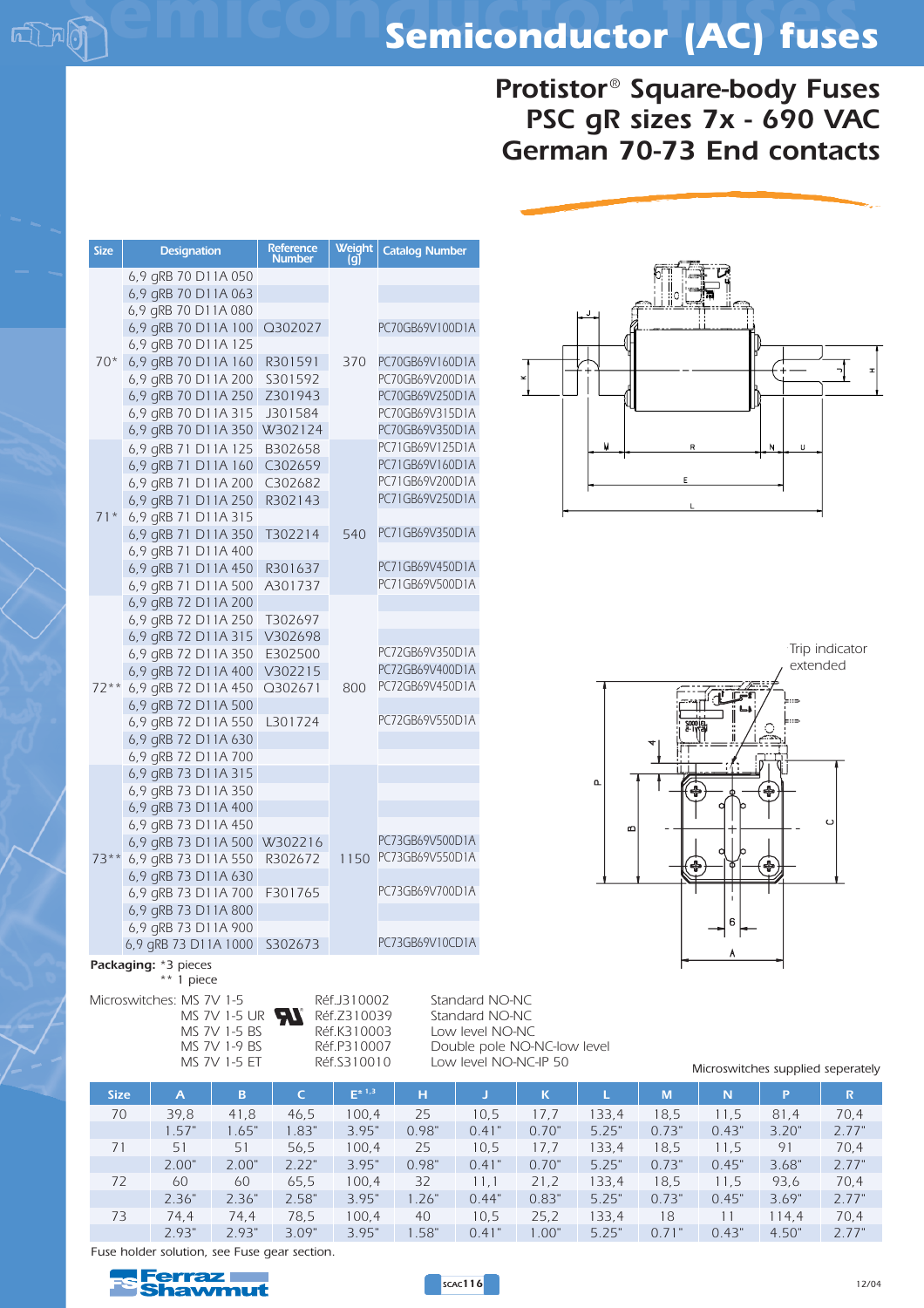*Protistor® Square-body Fuses PSC gR sizes 7x - 690 VAC Curves set*



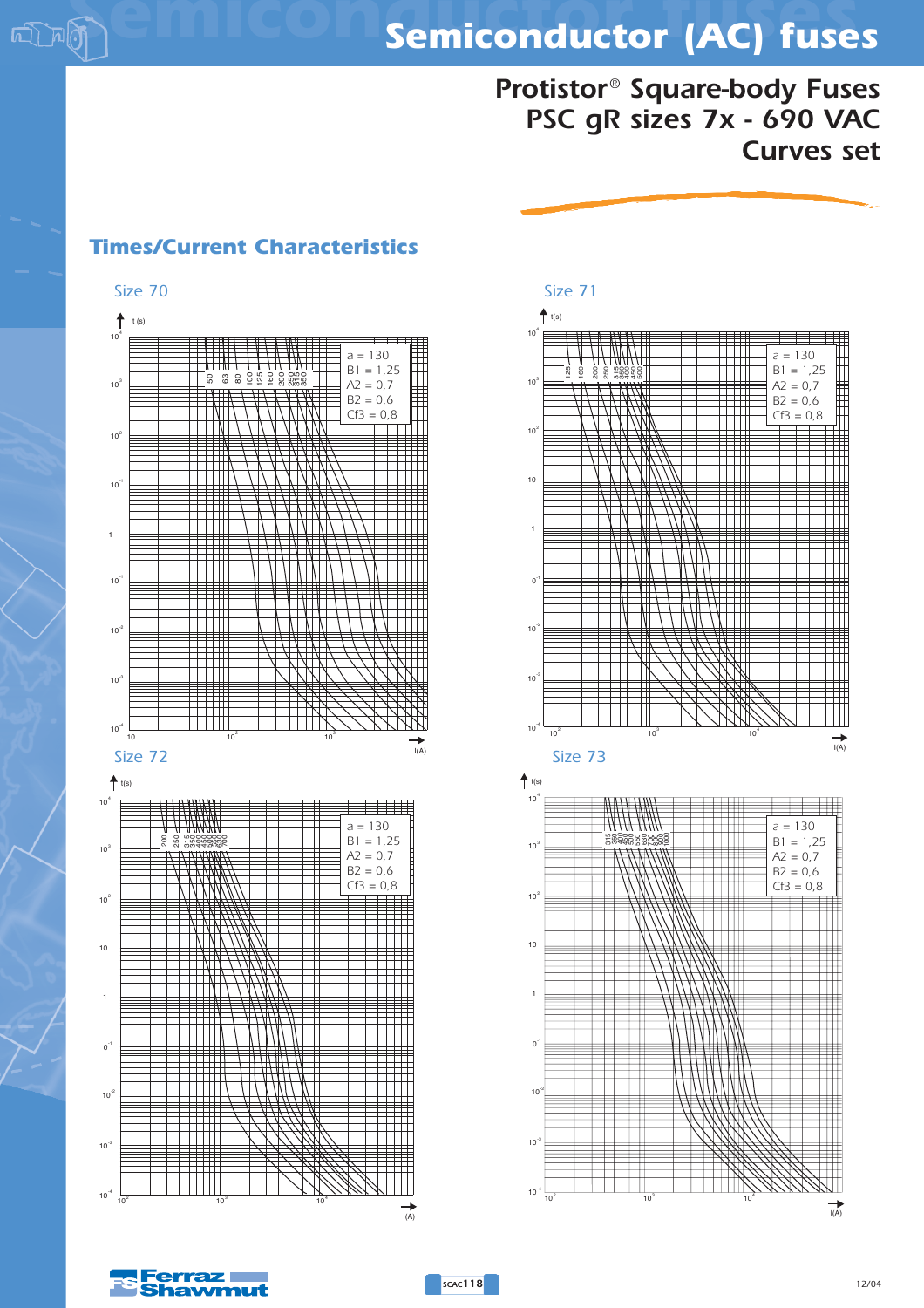*Protistor® Square-body Fuses PSC gR sizes 7x - 690 VAC Curves set*

### *Cut off characteristics Peak let thru current*















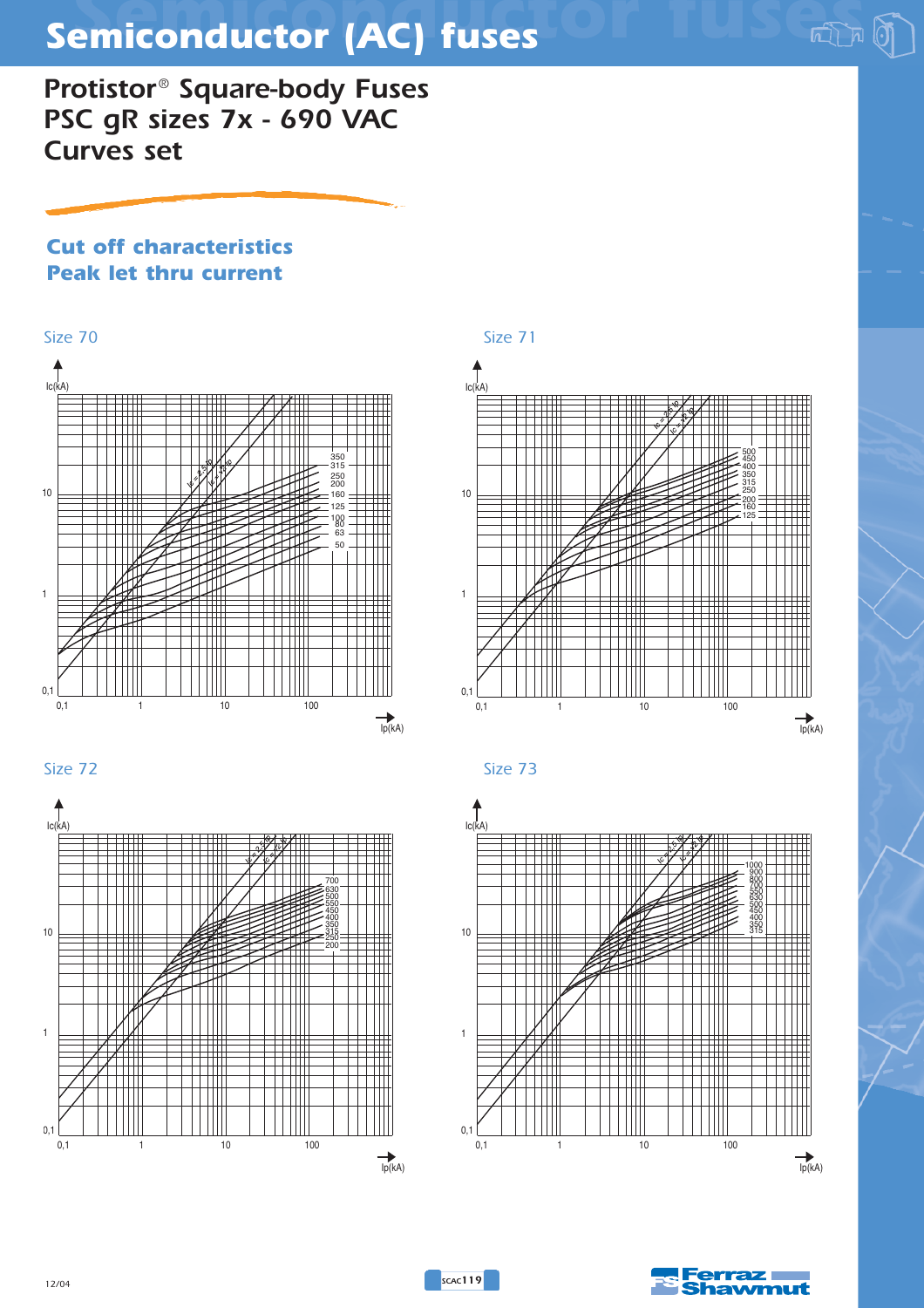

## *Protistor® Square-body Fuses PSC gR sizes 7x - 690 VAC Curves set*

### *Total I2t and total operating time @ 690 V*



*Value between parentheses pertain to prearcing I2 t*



*Value between parentheses pertain to prearcing I2 t*





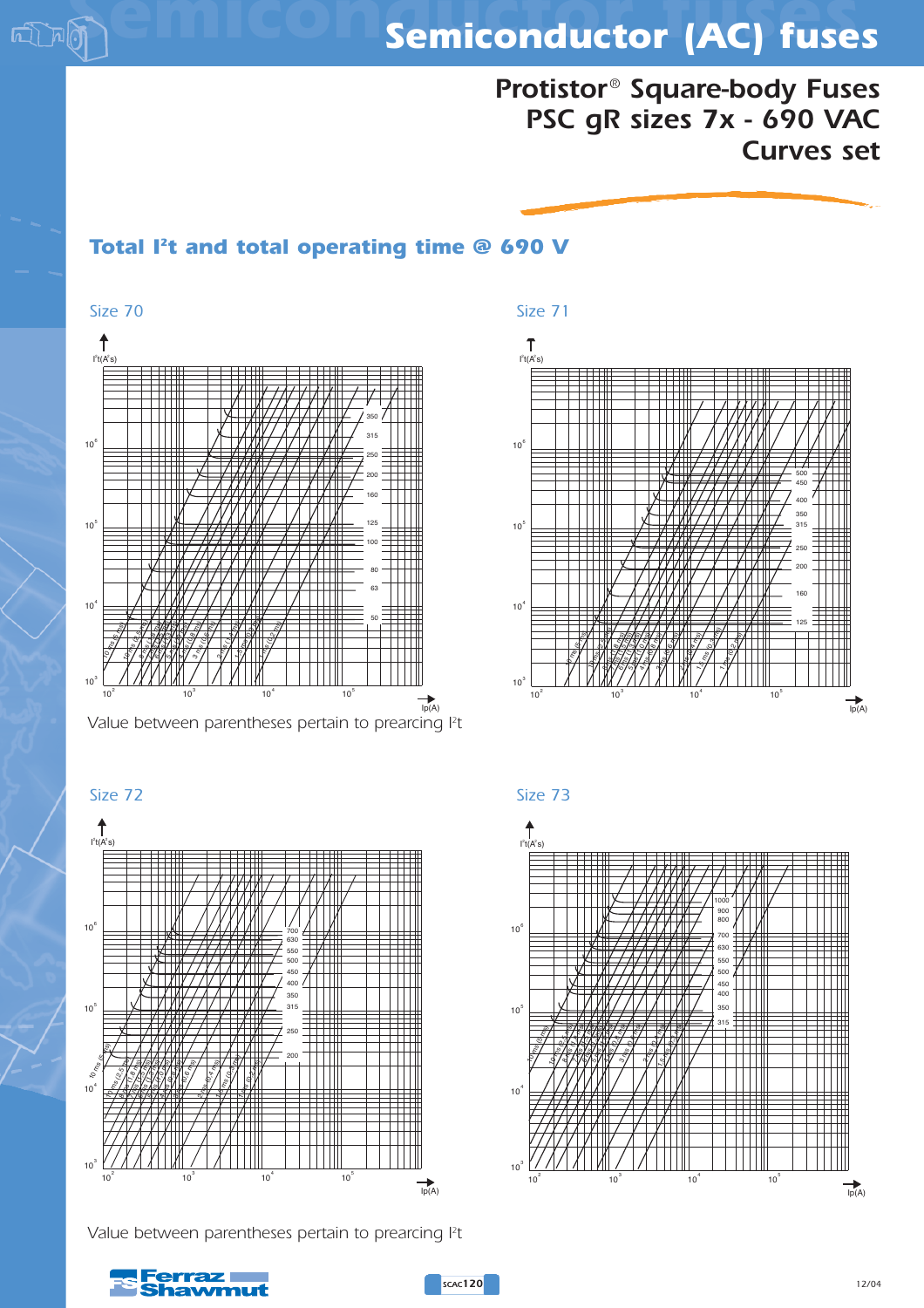*Protistor® Square-body Fuses PSC gR sizes 7x - 690 VAC Curves set*

*k=f(U) Multiplier coefficient* to calculate total l<sup>2</sup>t *and total operating time* 



### *PA terminals fuse holder*

| <b>Size</b> | 1 pole               | 2 poles              | 3 poles | 4 poles             | wall    |            | separators fuse shields |
|-------------|----------------------|----------------------|---------|---------------------|---------|------------|-------------------------|
| 70          | T <sub>2</sub> 18241 | G218759              |         | W219278 H222486     | Z213669 | $V$ 216724 | K200822                 |
| 71          | A223008              | G200796              | Y201340 | H <sub>201855</sub> | J214690 | N217753    | M222513                 |
| 72          | F211075              | V211595              | D212109 | R212627             | J214690 | N217753    | Y211621                 |
| 73          | X213644              | B <sub>2</sub> 14154 | F214664 | K215174             | O215708 | M218787    | X212655                 |
|             |                      |                      |         |                     |         |            |                         |

 $0.0$  $0,1$  $0.2$ 0,3  $0.4$  $0.5$  $\overline{0}$  $0.7$ 0,8 0,9

*P/PN*

P/PN

*Multiplier coefficient to calculate the power*

0,6 0,7 0,8 0,9 1,0<br>I/IN

### *End contacts TTF terminal fuse holders*

| <b>Size</b> | 1 pole              |
|-------------|---------------------|
| 70/71       | C <sub>301233</sub> |
| 72/73       | E301235             |



### *French blades EF terminal fuse holders*

| <b>Size</b> | <b>SP/SE/SF</b>     |
|-------------|---------------------|
| 70          | F096099             |
| 71          | V098711             |
| 72          | W098712             |
| 73          | C <sub>209187</sub> |



### *Din blades 110 mm DI N 43653 terminal fuse holders*

| <b>Size</b> | <b>Fuses holders</b> |
|-------------|----------------------|
| 70/71/72/73 | 1091941              |



*Warning: for all holders, please check maximum fuse and fuse holders operating limit. in Gear and Fuse gear section Tightning torque see Gear and Fuse gear section.*





*losses at various currents Peak arc voltage*

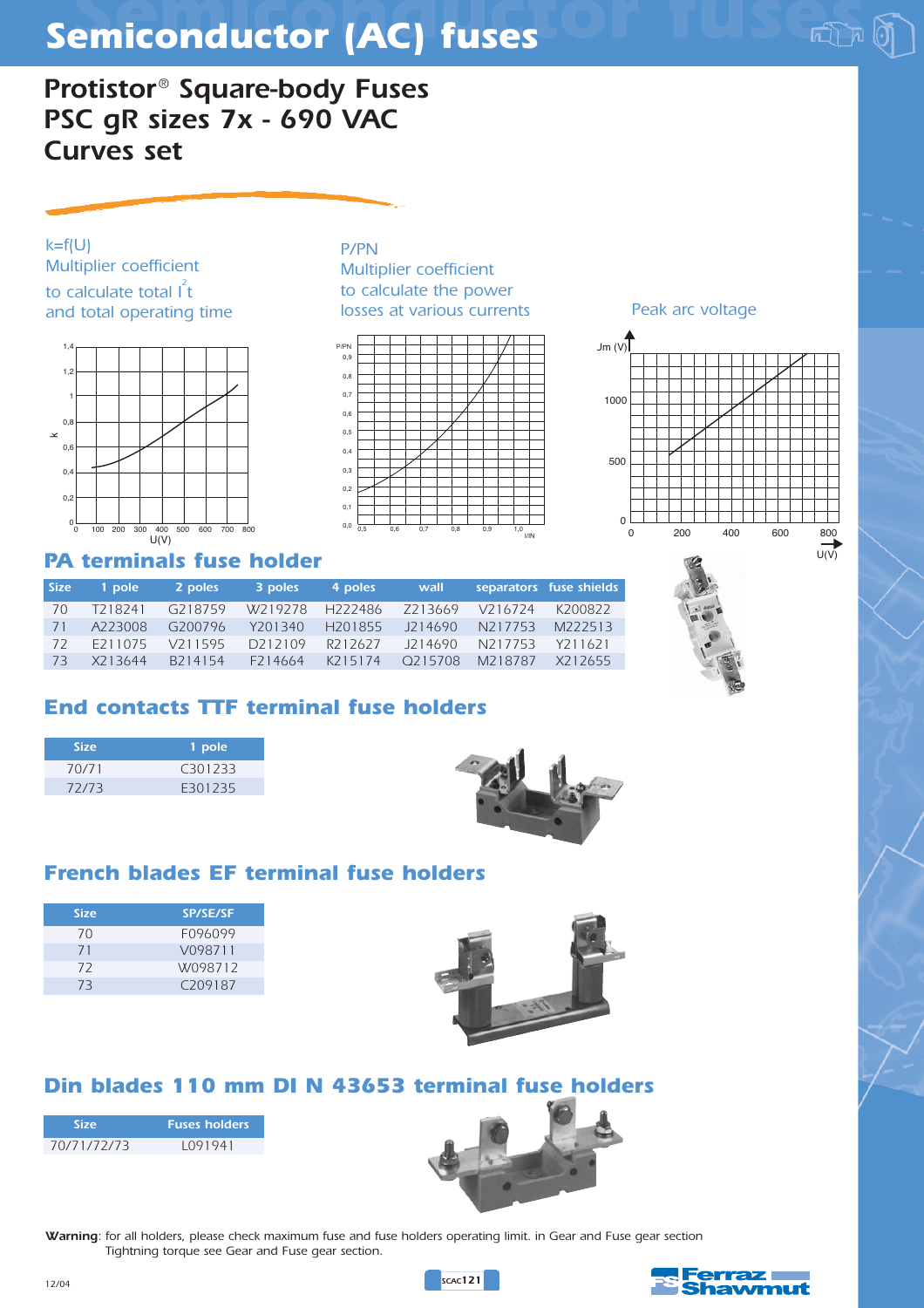## *Protistor® Square-body Fuses PSC gR sizes 7x - 690 VAC Microswitches PSC 3x &7x*

- *MICROSWITCH SYSTEMS ADAPTED TO THE FOLLOWING FERRAZ SHAWMUT FUSES ONLY: - PSC sizes 30, 31, 32, 33, 2x32, 2x33 / 70, 71, 72, 73, 272, 273 except plain blades*
- *PSC LR sizes 33, 233, 73, 273*
- *PERMANENT INDICATION OF FUSE STATE: CONDUCTIVE*

#### *BLOWN*

- *MANUAL RESETTING*
- *STANDARD AND LOW ELECTRICAL LEVEL WITH DIFFERENT INSULATION LEVELS*
- *BS TYPE FOR USE IN CORROSIVE ATMOSPHERE*
- *MS 3V 1-5 UR AND MS 7V 1-5 UR TYPE UL ARE RECOGNIZED*

#### *Main Characteristics*

| Code                | AC.<br><b>Insulation</b><br>voltage<br>rating<br>$1***1$ | <b>Positive</b><br>operating<br>voltage/current | <b>Current</b><br><b>rating</b> | <b>Current</b>                         |    | Non inductive circuit Inductive circuit : $L/R = 25$ ms<br>30V 110V 250V 30V 110V 250V | <b>Breaking Capacity</b> |    |           |     | <b>AC</b> voltage<br>withstand<br>test<br>$(*)$ | <b>Impulse</b><br>voltage test<br><b>Uimp1.2/50</b><br>μs<br>$(* \ast)$ | <b>Fire class</b><br>according<br>to UL 94 |
|---------------------|----------------------------------------------------------|-------------------------------------------------|---------------------------------|----------------------------------------|----|----------------------------------------------------------------------------------------|--------------------------|----|-----------|-----|-------------------------------------------------|-------------------------------------------------------------------------|--------------------------------------------|
| MS 3V 1-5           |                                                          |                                                 |                                 | 50/60 Hz 10 A 10 A 10 A 10 A 10 A 10 A |    |                                                                                        |                          |    |           |     | 8.5 kV                                          | 14 kV                                                                   |                                            |
| MS 3V 1-5 UR        | 1000 V                                                   | 20 V                                            | 10A                             |                                        |    |                                                                                        |                          |    |           |     |                                                 |                                                                         |                                            |
| MS 7V 1-5           |                                                          | 50 mA                                           |                                 |                                        |    |                                                                                        |                          |    |           |     |                                                 |                                                                         |                                            |
| <b>MS 7V 1-5 UR</b> | 1500V                                                    |                                                 |                                 | DC                                     |    | 8 A 0,4 A 0,2 A 4 A 0,2 A 0,1 A                                                        |                          |    |           |     | 12 kV                                           | 20 kV                                                                   |                                            |
| MS 3V 1-5 BS        | 1000 V                                                   |                                                 |                                 | $50/60$ Hz                             | 3A |                                                                                        | 3A 3A 2A                 |    | 1A        | 1 A | 8.5 kV                                          | 14 kV                                                                   | H.B                                        |
| MS 3V 1-9 BS        |                                                          | 10V                                             | 3A                              |                                        |    |                                                                                        |                          |    |           |     |                                                 |                                                                         |                                            |
| MS 7V 1-5 BS        | 1500V                                                    | 10 mA                                           |                                 | DC                                     |    | 3 A 0,5 A 0,25 A 3 A 0,2 A 0,1 A                                                       |                          |    |           |     | 12 kV                                           | 20 kV                                                                   |                                            |
| MS 7V 1-9 BS        |                                                          |                                                 |                                 |                                        |    |                                                                                        |                          |    |           |     |                                                 |                                                                         |                                            |
| MS 3V 1-5 ET        | 1000V                                                    | 10V                                             | 3A                              | 50/60 Hz                               | 3A | 3A                                                                                     | 3A                       | 2A | 1A        | 1A  | 8,5 kV                                          | 14 kV                                                                   |                                            |
| MS 7V 1-5 ET        | 1500V                                                    | 10 mA                                           |                                 | DC                                     |    | 3 A 0.5 A                                                                              | $\mathcal{L}$            |    | 2 A 0.2 A |     | 12 kV                                           | $20$ kV                                                                 |                                            |

*\* Between power circuit and microswitch terminals as per IEC 60 and 694 and NFC 64010 (50/60 Hz 1 min duration in dry air)*

*\*\* Between power circuit and microswitch terminals Uimp: impulse voltage as per IEC 60947-1*

*\*\*\* Between power circuit and microswitch terminals*

*Warning: microswitch systems exclusively designed for FERRAZ SHAWMUT. PSC Fuses fitted a petented trip-indicator, saving use of EDV*



*MS 7V 1-5*